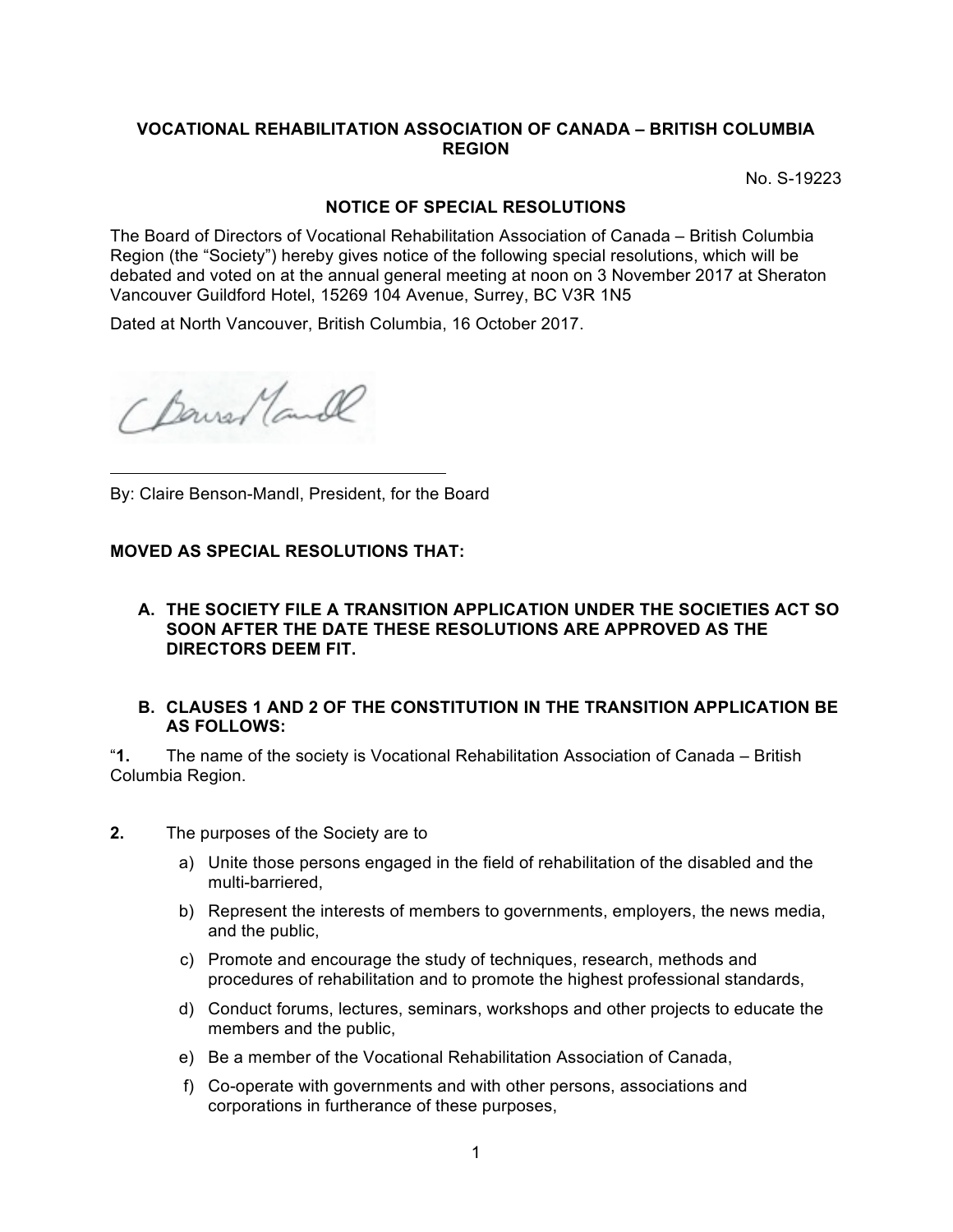- g) Solicit, collect, receive, acquire, hold and invest money and property, both real and personal, received by gift, contribution, bequest devised, or otherwise, sell and convert property, both real and personal, into cash, and use the funds of the Society and the proceeds, income, and rents derived from any property of the Society in furtherance of the purposes set out above,
- h) Purchase, lease, sell or hold such property, equipment and materials as are deemed necessary to accomplish the Society's purposes, and
- i) Do all such things as may be necessary or conducive to the attainment of these purposes."

# **EXPLANATORY NOTES FOR MEMBERS**

As required by the transition provisions of the Societies Act, clauses 1 and 2 of the constitution are not being amended.

## **C. CLAUSE 3 OF THE CONSTITUTION BE MOVED TO THE BYLAWS, RENUMBERED AS BYLAW 1.6, AND THE WORDS "THIS PROVISION IS UNALTERABLE." BE CHANGED TO "THIS PROVISION WAS PREVIOUSLY UNALTERABLE.".**

"**1.6** In the event of the winding-up or dissolution of the Society, all the assets of the Society remaining after the payment or satisfaction of all its liabilities, including the remuneration (if any) of a liquidator, and after payment to employees of the Society of any arrears of salaries or wages, and after payment of any debts of the Society, must be given to the Vocational Rehabilitation Association of Canada. This provision was previously unalterable."

## **EXPLANATORY NOTES FOR MEMBERS**

- 1. This is required by the Societies Act.
- 2. The wording of bylaw 1.6 would not change, except the last sentence of will now say "This provision was previously unalterable."

### **D. THE SOCIETY BE DECLARED TO BE A MEMBER-FUNDED SOCIETY UPON TRANSITION, IN ACCORDANCE WITH THE SOCIETIES ACT, WITH THE FOLLOWING CLAUSE ADDED TO THE CONSTITUTION.**

"The society is a member-funded society. It is funded primarily by its members to carry on activities for the benefit of its members. On its liquidation or dissolution, the society may distribute its money and other property to its members."

# **EXPLANATORY NOTE FOR MEMBERS**

This is required by the Societies Act.

# **E. THE BYLAWS BE RESCINDED AND REPLACED BY THE FOLLOWING.**

## "**BYLAWS**

## *Part 1 - Interpretation*

## **1.1** In the constitution and the bylaws: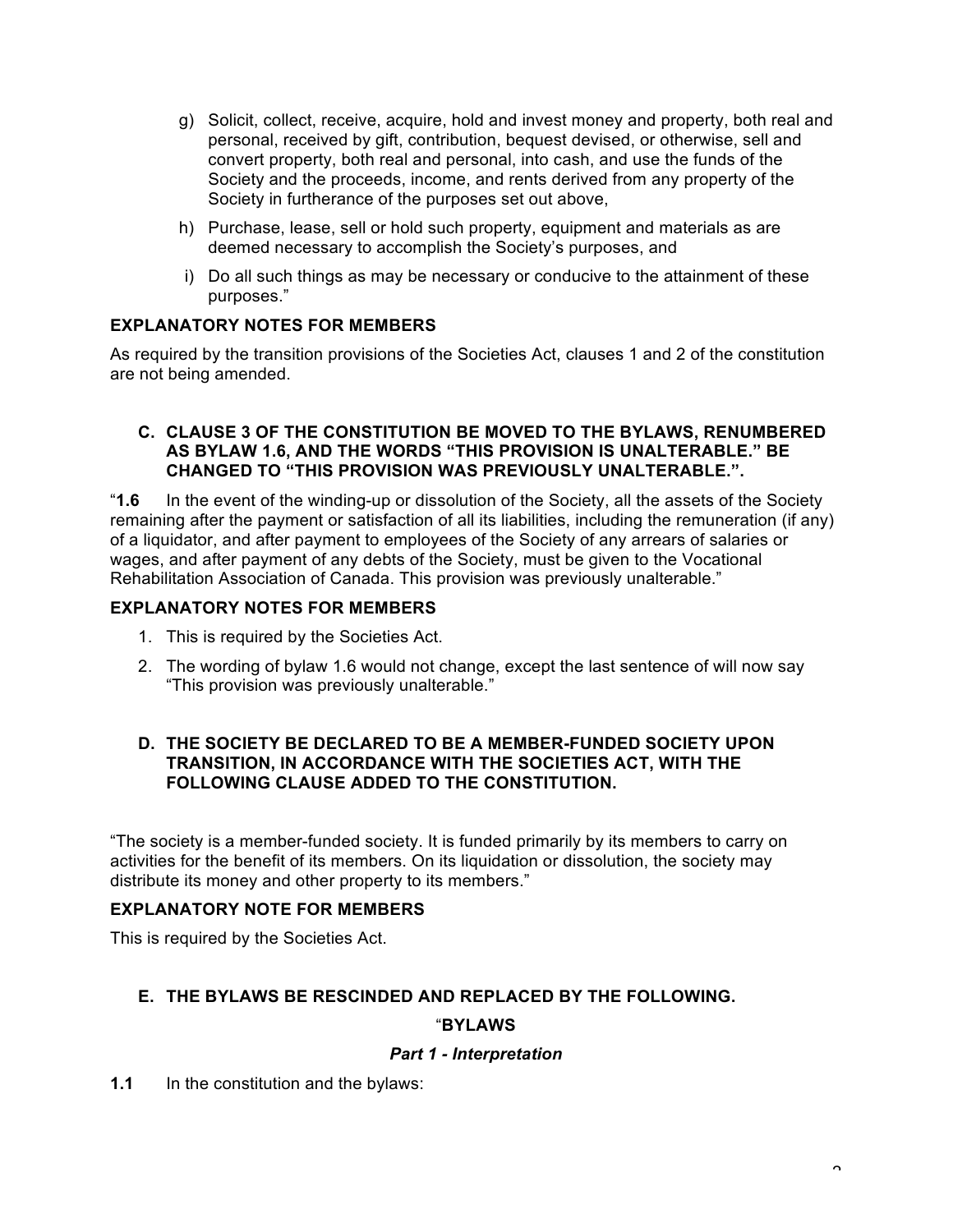- a) "Act" means the Societies Act, and "Regulations" means any regulations enacted pursuant to the Act,
- b) "AGM" means an annual general meeting,
- c) "Board" or "Board of Directors" means the directors of the Society for the time being, acting as a body,
- d) "director" means a director of the Society,
- e) "general meeting" includes an AGM and a special general meeting,
- f) "member" means a member of the Society,
- g) "registered address" means a member's address as recorded in the register of members,
- h) "Society" means Vocational Rehabilitation Association of Canada British Columbia Society, formerly Canadian Association of Rehabilitation Professionals – British Columbia Society,
- i) "special resolution" has the meaning given to it in the Act,
- j) "VRAC" means the Vocational Rehabilitation Association of Canada, and "National Board" means the directors of the VRAC, acting as a body,
- k) "constitution", "bylaws", "special resolution" and "ordinary resolution" have the meaning given to them in the Act,
	- l) "written" means any mode of representing or reproducing words in written form, including printing, lithography, typewriting, photography, e-mail, and fax,
- m) the singular includes the plural and vice versa, and
- n) persons include corporations and associations.
- **1.2** 1) The definitions in the Act apply to the bylaws.

2) if there is a conflict between the bylaws and the Act or the Regulations, the Act or the Regulations, as the case may be, prevail.

**1.3** The Society must on request provide a member a copy of the current constitution and bylaws, without charge.

**1.4** The constitution and bylaws can only be altered by special resolution.

- 2) A special resolution must be proposed by resolution of the Board, or by the members.
- 3) Notice of a special resolution, if proposed by members, must be
	- a) received at the Society's business office not less than 60 days before the date of the meeting at which it will be proposed, and
	- b) signed by five professional, fellow or honourary members in good standing.

**1.5** The Society must not distribute any of its money or other property except as permitted by the Act.

**1.6** In the event of the winding-up or dissolution of the Society, all the assets of the Society remaining after the payment or satisfaction of all its liabilities, including the remuneration (if any) of a liquidator, and after payment to employees of the Society of any arrears of salaries or wages, and after payment of any debts of the Society, must be given to the Vocational Rehabilitation Association of Canada. This provision was previously unalterable.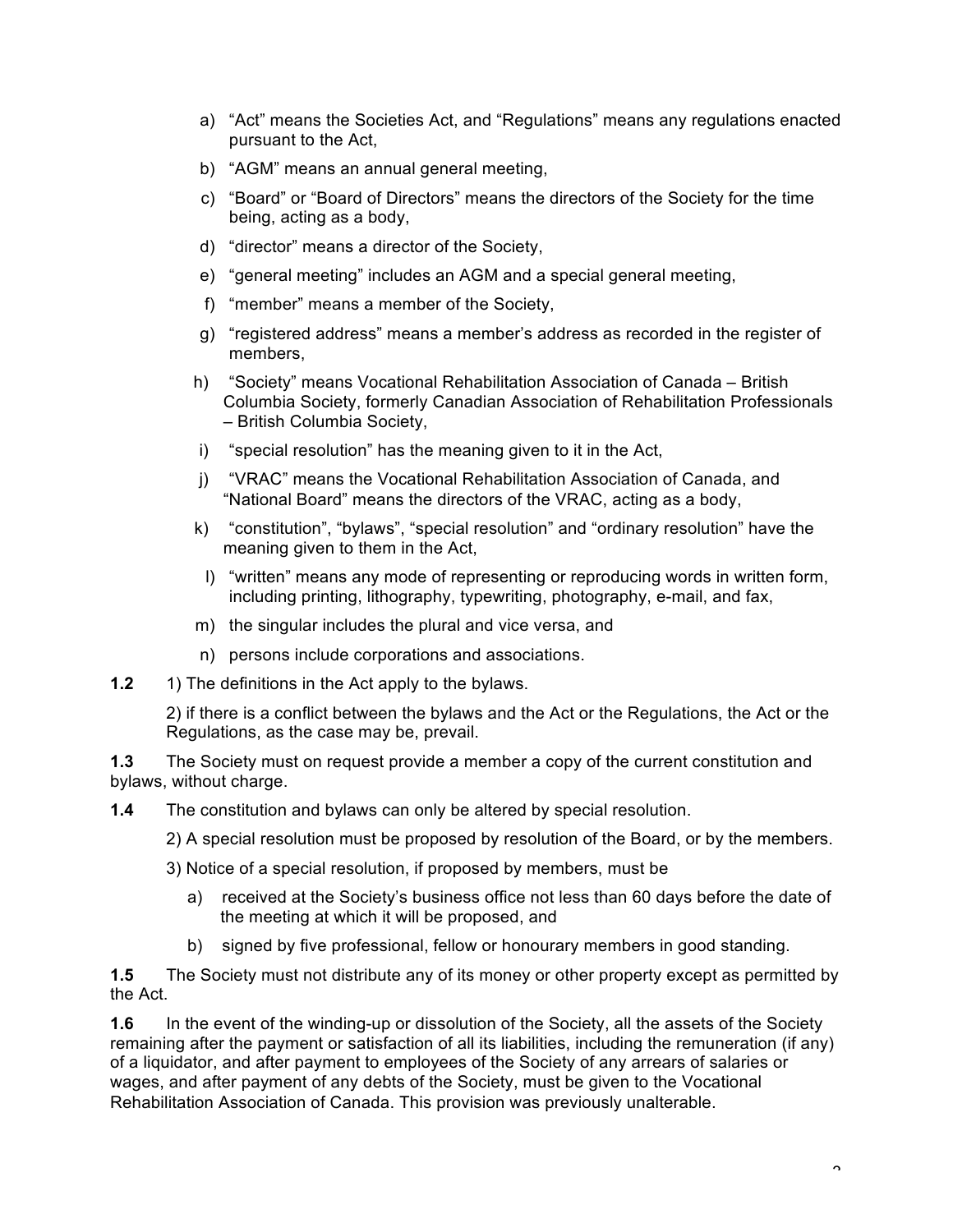## *Part 2 - Membership*

**2.1** The members of the Society are the applicants for incorporation and those persons who subsequently become members in accordance with the bylaws and who, in either case, have not ceased to be members.

**2.2** 1) There are six classes of member – professional members, student members, retired members, fellow members, associate members, and honourary members.

2) Except in the case of retired and honourary members, a member must be ordinarily resident in British Columbia.

3) A professional member is an individual who holds a current professional designation or certification as a

- a) Canadian Certified Rehabilitation Counsellor, from the Commission on Rehabilitation Counsellor Certification,
- b) Registered Vocational Professional, from VRAC and the Canadian Assessment Vocational Evaluation and Work Adjustment Society,
- c) Registered Community Support Specialist, from VRAC,
- d) Registered Rehabilitation Professional, from VRAC,
- e) Certified Vocational Evaluator, from the Commission on Certification of Work Adjustment and Vocational Evaluation Specialists, or
- f) such other professional designation as may be approved by the Board.

4) A student member is an individual who is engaged in full time post-secondary study in vocational rehabilitation, at an institution recognized by the Board.

5) A retired member is an individual who was a member of the Society, but who has ceased to be employed or engaged in vocational rehabilitation.

6) A fellow member is an individual who has been appointed a fellow of the VRAC.

7) An associate member is a person who supports the goals of the Society, who is not otherwise eligible for membership.

8) An honourary member is a person who has performed distinguished service to the Society, or the profession of vocational rehabilitation, and who is appointed by resolution of the Board. An honourary member pays no further membership dues or fees.

- **2.3** An application for membership must:
	- a) be in writing and in a form approved by the Board,
	- b) include the full name, address, e-mail address, and telephone number of the applicant,
	- c) indicate the category to which the applicant wishes to belong,
	- d) In the case of an applicant that is a corporation or association, appoint an Authorized Representative,
	- e) include such other information as the Board may require, and
	- f) include annual membership dues and any other monies that are payable.

2) The Board may in its sole discretion accept, postpone or refuse an application for membership.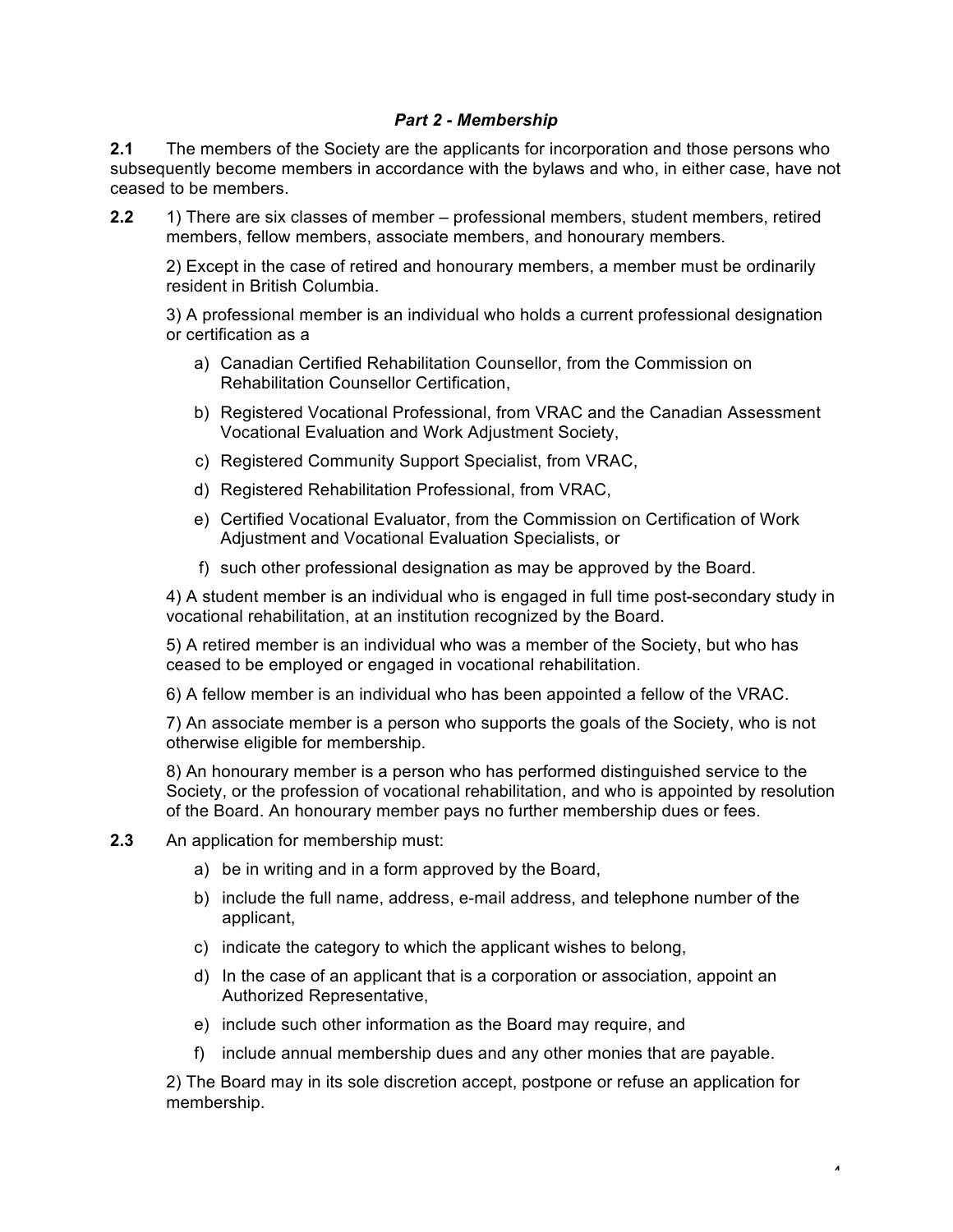3) The Board may delegate its powers under this bylaw to the National Board.

**2.4** 1) A membership is not transferable, and must be renewed annually.

2) Annual membership dues for professional, student, retired, fellow and associate members, and the date for their payment, must be set by the Board.

3) Membership dues are not refundable.

4) The Board may by written agreement delegate collection of annual membership dues to the National Board.

- **2.5** Every member and director must uphold the constitution, and must comply with:
	- a) the Act,
	- b) the constitution and bylaws,
	- c) the code of ethics of the Society,
	- d) any rules, regulations and policies made by the Society, and
	- e) any rules of order governing the conduct of general meetings and of meetings of the Board.
- **2.6** A member ceases to be a member on:
	- a) delivering a written resignation to the Society,
	- b) death, or in the case of a Corporate Member, on dissolution or winding-up,
	- c) having been a member not in good standing for 30 days, or
	- d) being expelled.

**2.7** A professional, student, retired, fellow or associate member becomes a member not in good standing on failing to pay

- a) membership dues by or before the time set for their payment, or
- b) a debt due and owing to the Society.
- **2.8** 1) A professional member may apply in writing to the Board for a leave of absence from membership of six months or greater.

2) The Board may, where it is just and equitable, grant such a request.

3) During a leave of absence, the member pays no membership dues or fees, and is not a member.

4) A person who has taken a leave of absence resumes being a member at the end of that period, upon payment of membership dues, without being required to re-apply for membership.

5) The Board may delegate its responsibilities under this bylaw to the National Board.

- **2.9** A member may be suspended or expelled by a resolution of the Board, provided that:
	- a) at least 3/4 of the directors then in office must be in favour of the resolution,
	- b) the suspension or expulsion is for a substantive failure to comply with the constitution or bylaws, or for conduct prejudicial to the Society,
	- c) the notice of the resolution is accompanied by a brief statement of the reason or reasons for the proposed expulsion, and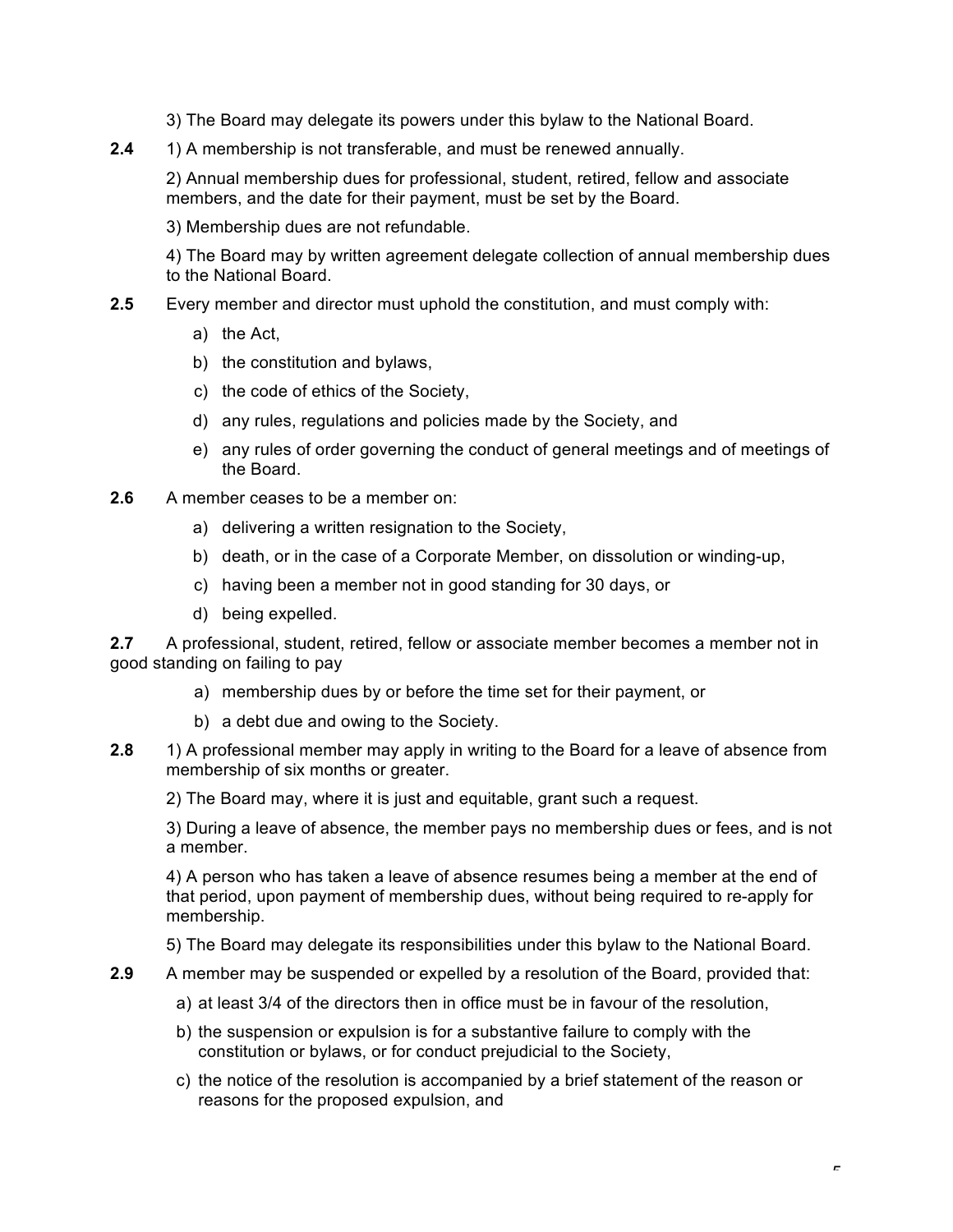- d) the member is given an opportunity to be heard at the meeting before the resolution is voted on.
- **2.10** 1) A member may be expelled by special resolution.

2) The notice of a special resolution for expulsion must be accompanied by a brief statement of the reason or reasons for the proposed expulsion.

3) A member who is the subject of a proposed special resolution for expulsion must be given an opportunity to be heard at the general meeting before the resolution is put to a vote.

## *Part 3 - Meetings of Members*

**3.1** 1) General meetings must be held at the time and place, in accordance with the Act and the bylaws, that the Board determines.

2) An AGM must be held at least once in every calendar year.

3) Every general meeting, other than an AGM, is a special general meeting.

**3.2** 1) The Board may when it thinks fit convene a special general meeting.

2) The members may requisition a general meeting pursuant to section 75 of the Act.

3) The members may submit a proposal for consideration by the Society at a general meeting pursuant to section 81 of the Act.

#### *Part 4 - Notice to Members*

- **4.1** 1) Notice of a general meeting must:
	- a) specify the place, day and hour of meeting,
	- b) include the text of any special resolution to be proposed at the meeting,
	- c) state the nature of any business, other than ordinary business, to be transacted at the meeting in sufficient detail to permit a member receiving the notice to form a reasoned judgment concerning that business, and
	- d) be sent to all members not fewer than 30 days but not greater than 60 days before the meeting.

2) The accidental omission to send notice of a general meeting to a member, or the nonreceipt of notice by a member, does not invalidate any proceedings at that meeting.

**4.2** 1) Notice of a general meeting must be given to:

a) every member shown on the register of members on the day notice is given, and

b) the auditor, if any.

2) No other person is entitled to receive a notice of general meeting.

**4.3** A notice may be given to a member either personally, by mail, by e-mail or by other electronic means to the member at the member's address or e-mail address, as shown in the register of members.

**4.4** 1) A notice sent by mail from the Society's office is deemed to have been received two days after being mailed.

2) A notice sent by e-mail or other electronic means is deemed to have been received 24 hours after being sent.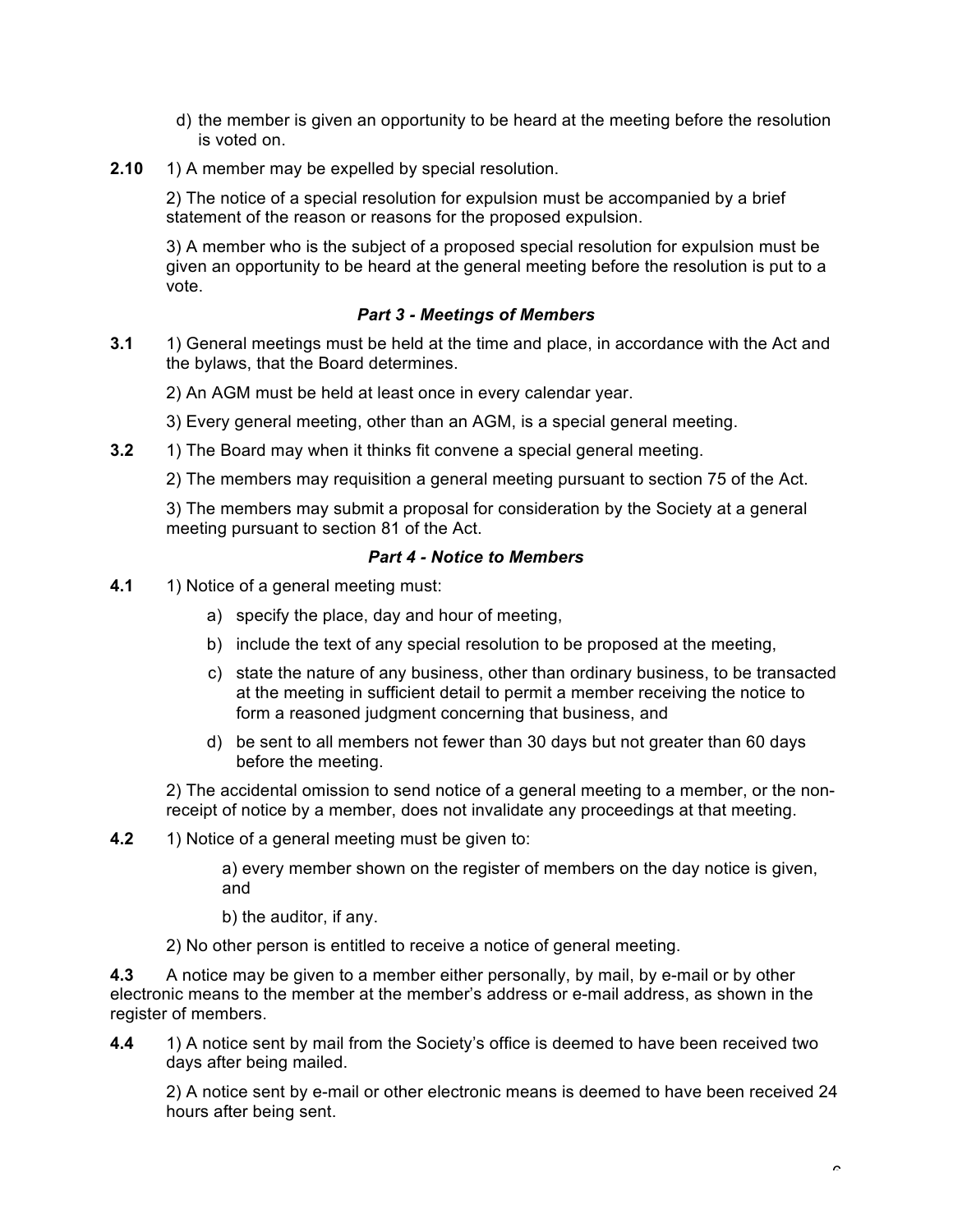**4.5** A member must promptly and in writing notify the Society of any change in the member's name, address, e-mail address, Authorized Representative, or telephone number.

### *Part 5 - Proceedings at General Meetings*

- **5.1** 1) The business at an AGM is to:
	- a) elect a chair, if required,
	- b) determine that there is quorum,
	- c) adopt rules of order,
	- d) approve the agenda,
	- e) minutes of the last AGM and any intervening general meetings,
	- f) consider the report of the Board on its activities and decisions since the last AGM,
	- g) receive the financial statements for the previous financial year, and the auditor's report (if any) on them,
	- h) appoint an auditor, if any,
	- i) elect directors,
	- j) business arising out the financial statements, the auditor's report, the report of the Board, and any matter about which notice has been given in the notice of the meeting,
	- k) special resolutions, if any, of which notice has been given as required by the Act and the bylaws,
	- l) any members' proposals pursuant to section 81 of the Act, and
	- m) adjourn.
	- 2) The financial statements presented to an AGM must comply with the Act.
	- 3) The business at a special general meeting is limited to:
		- a) adopting rules of order,
		- b) that set out in a requisition pursuant to bylaw 3.2, if applicable, and
		- c) that determined by the Board pursuant to bylaw 3.2.
- **5.2** 1) Quorum at a general meeting is fifteen professional, fellow and honourary members present in person.

2) Business, other than the election of a chair and the adjournment or termination of the meeting, must not be conducted at a general meeting at a time unless a quorum of voting members is present.

3) If at any time during a general meeting there ceases to be a quorum of voting members present, business then in progress must be suspended until there is a quorum present or until the meeting is adjourned or terminated.

4) A person who is entitled to participate in a general meeting may do so by telephone or other communications medium if all of the persons participating in the meeting, whether by telephone, by other communications medium or in person, are able to communicate with each other. The Society is not obligated to take any action to facilitate the use of any communications medium at a general meeting.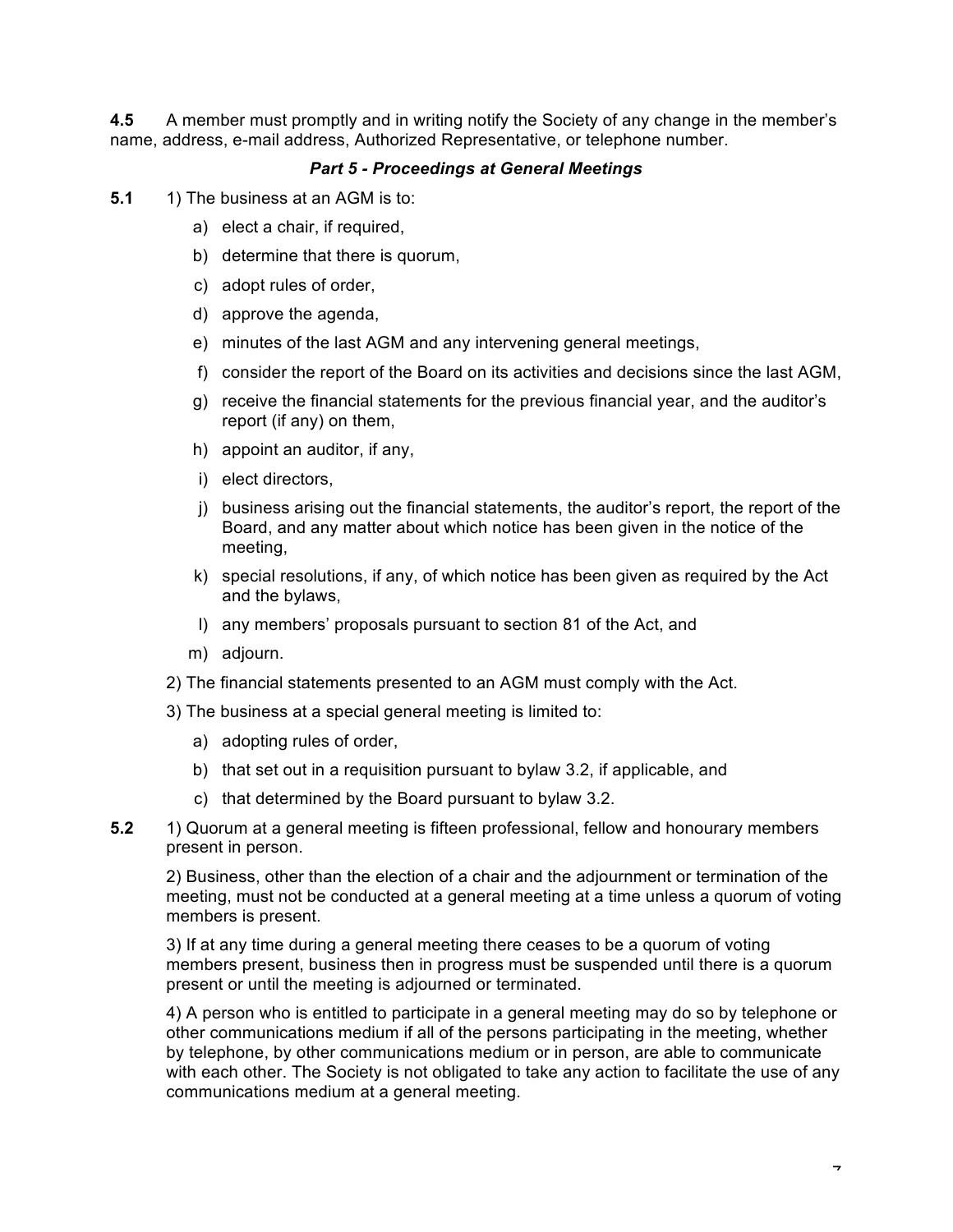**5.3** If within 30 minutes from the time set for holding a general meeting a quorum of voting members is not present:

- a) in the case of a meeting convened on a requisition of members, the meeting is terminated, and
- b) in any other case, the meeting stands adjourned to a time and place determined by the Board but not more than 14 days later, and if, at the adjourned meeting, a quorum is not present within 30 minutes from the time set for meeting, the voting members who are present constitute a quorum for that meeting.
- **5.4** 1) A general meeting can only be adjourned by ordinary resolution.

2) A general meeting may be adjourned from time to time and from place to place, but no business may be transacted at an adjourned meeting other than the business left unfinished at the meeting from which the adjournment took place.

3) When a general meeting is adjourned for fourteen days or more, notice of the adjourned meeting must be given as for the original meeting.

4) Except as provided in this bylaw, it is not necessary to give notice of an adjournment or of the business to be transacted at an adjourned general meeting.

**5.5** 1) The President must chair each general meeting.

2) If the President is not present within 15 minutes after the time set for a meeting, or is unable or unwilling to act as chair, the Vice-President must be chair.

3) If neither the President nor the Vice-President is present within 15 minutes after the time set for a meeting, or neither of them is able or willing to act as chair, the members present may elect an individual who is present to be chair.

**5.6** 1) In the case of an equality of votes at a general meeting, the chair does not have a casting or second vote in addition to the vote to which the chair is entitled to as a member, and the resolution fails.

2) A resolution proposed at a general meeting must be seconded, and the chair may move or propose a resolution.

2) Voting is by show of hands, except when a ballot is requested by a majority of

**5.7** 1) A professional, fellow or honourary member who is in good standing is a voting member, and has the right to one vote at a general meeting.

2) An associate, retired or student member has the rights to receive notice of and attend a general meeting, but not to vote. Such a member may speak if permitted to do so by the meeting.

3) A member that is a corporation or association may vote by its Authorized Representative, who is entitled to speak and vote, and in all other respects exercise the rights of a member, and that representative must be considered as a member for all purposes with respect to a general meeting.

4) A question, resolution, or motion arising at a general meeting must be decided by ordinary resolution, unless it must pursuant to the Act or bylaws be decided by special resolution, or is another resolution having a higher voting threshold than that of an ordinary resolution.

5) Voting must be by show of hands, except when a secret ballot is required by: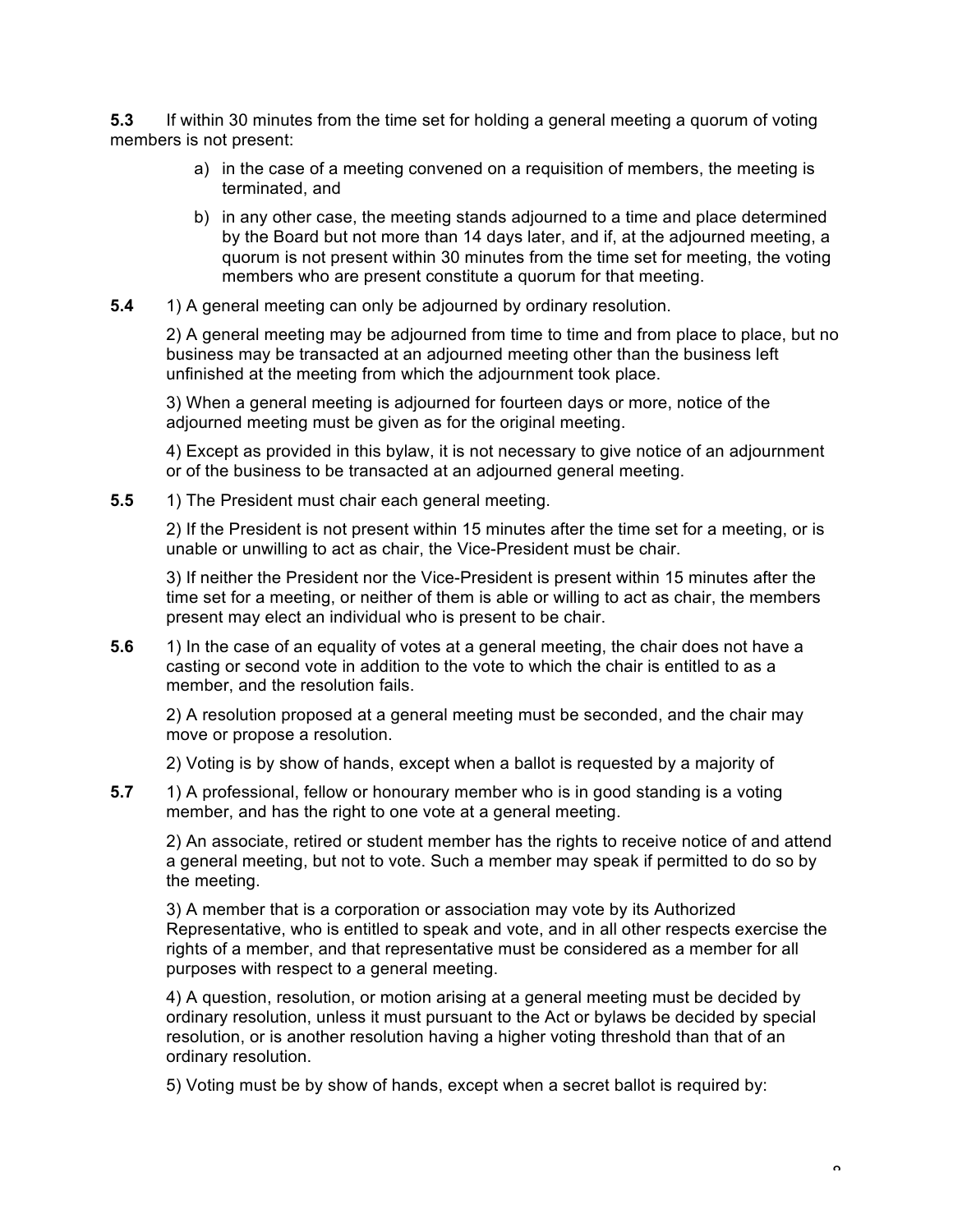- a) the bylaws or Act,
- b) ruling of the chair, or
- c) ordinary resolution, voting on which must be by show of hands.

6) The chair of a meeting must announce the outcome of each vote, which must be recorded in the minutes of the meeting.

**5.8** 1) Proxy voting is permitted.

2) A voting member may appoint another such member to act and vote as the member's proxy at a general meeting.

3) A member must not hold more than four proxies.

4) The instrument appointing a proxy must be in the following form, or in any other form that the Board approves:

|         | ΟĪ                                                                         | hereby |
|---------|----------------------------------------------------------------------------|--------|
| appoint | ΩT                                                                         | as mv  |
|         | proxy to vote for me and on my behalf at the general meeting of Vocational |        |
|         | Rehabilitation Association of Canada – British Columbia Region on the      | day of |
|         | , and at any adjournment thereof.                                          |        |

*Signed at this day of , 20 .*

5) A proxy must be received not fewer than 30 minutes before the time set for the start of a general meeting.

6) A proxy is only valid for the meeting for which the proxy is given, and any adjournment of that meeting.

**5.9** Subject to the Act and the bylaws, a general meeting may adopt rules of order, but if it does not do so, then the most recent edition of Robert's Rules of Order must be used.

# *Part 6 – Board of Directors*

**6.1** Subject to the Act, the Regulations, the constitution and the bylaws, the Board must manage, or supervise the management of, the activities and internal affairs of the Society.

- **6.2** 1) A director must, when exercising the powers and performing the functions of a director:
	- a) act honestly and in good faith with a view to the best interests of the Society,
	- b) exercise the care, diligence and skill that a reasonably prudent individual would exercise in comparable circumstances,
	- c) act in accordance with the Act and Regulations, and
	- d) subject to paragraphs (a) to (c), act in accordance with the bylaws.

2) Without limiting subsection (1), a director, when exercising the powers and performing the functions of a director, must act with a view to the purposes of the Society.

3) This section is in addition to, and not in derogation of, any enactment or rule of law or equity relating to the duties or liabilities of directors of a society.

4) Nothing in a contract or the bylaws relieves a director from

a) the duty to act in accordance with this Act and the Regulations, or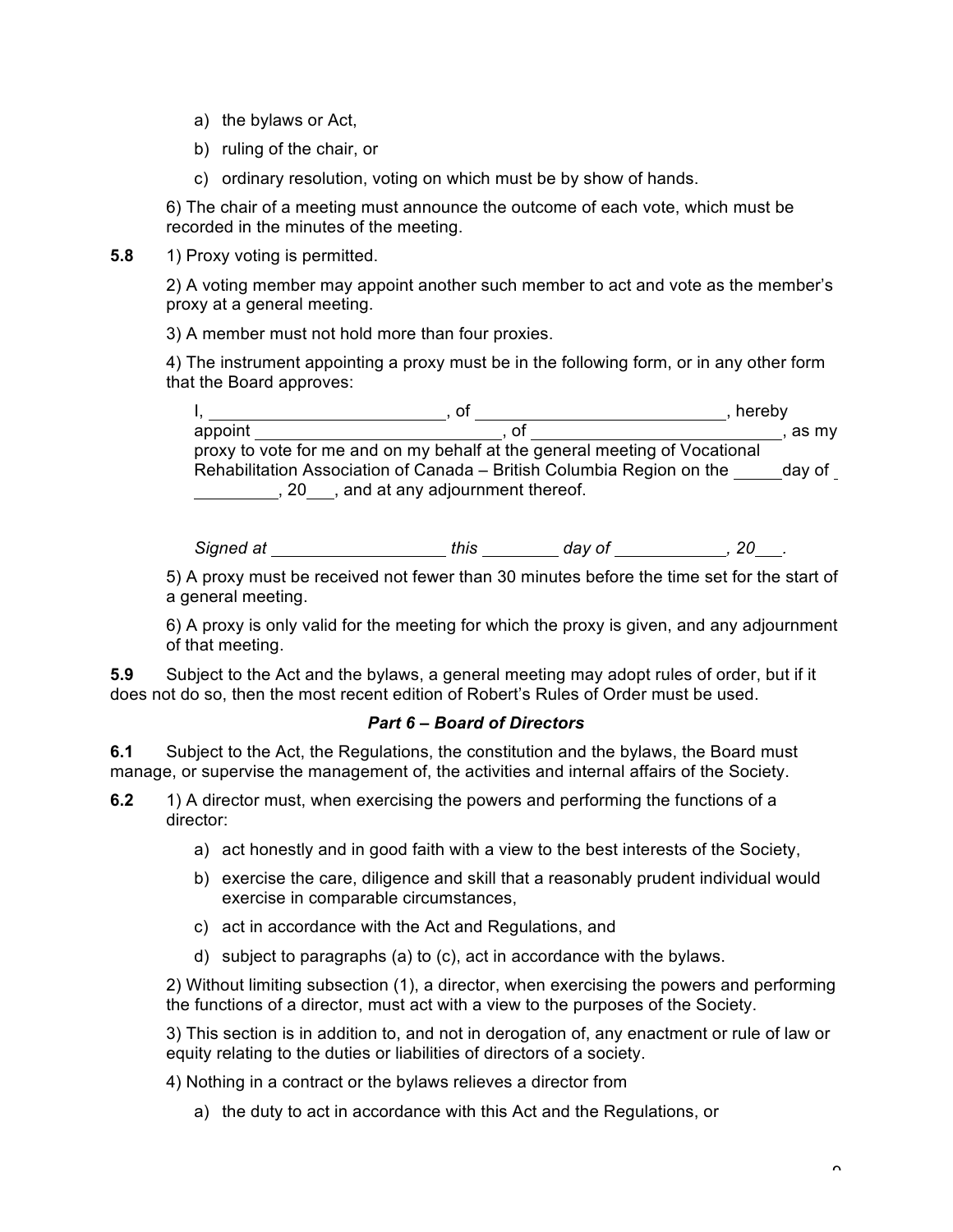- b) liability that, by any enactment or rule of law or equity, would otherwise attach to the director in respect of negligence, default, breach of duty or breach of trust of which the director may be guilty in relation to the Society.
- **6.3** 1) There must be not fewer than eleven and not more than fifteen directors, with the number set by ordinary resolution at the AGM.

2) A director, and a candidate for election as a director, must be a professional member who is in good standing.

3) A candidate for election as a director must:

- a) be qualified to be a director pursuant to section 44 of the Act, and
- b) consent to the nomination, in writing or in person.

4) A director has a normal term of office of two years, beginning at the adjournment of the AGM at which the director is elected, and ending at the adjournment of the AGM two years later.

5) One-half of the directors, or so nearly to one-half as is reasonably practicable, must be elected at the AGM, so that at the adjournment of the AGM:

- a) one-half of the directors, or so nearly to one-half as is reasonably practicable, have remaining terms of one year, and
- b) one-half of the directors, or so nearly to one-half as is reasonably practicable, have remaining terms of two years.

A director may be elected to a term of one year so as to allow compliance with this bylaw.

5) In an election of directors, each member who has the right to vote has a number of votes equal to the number of directors to be elected, but must not cast more than one vote for a candidate.

6) An election must be by secret ballot, unless the members present unanimously agree that the election be by show of hands, or the number of candidates is equal to or fewer than the number of vacancies, in which case the candidates must be declared to be elected.

7) A director may be re-elected.

8) A director who has been a director for six consecutive years immediately ceases to be a director, and must not be elected or appointed as a director for one year.

**6.4** 1) The Board must, at least 60 days before the AGM, appoint a nominations committee, made up of the Past-President and not fewer than two other directors.

2) The nominations committee

- a) must solicit the nomination of candidates for election as directors,
- b) may nominate candidates, and
- c) must to the extent reasonably possible ensure that there are sufficient candidates to fill any vacancies.

3) Subject to the direction of the Board, the nominations committee may set reasonable policies for the conduct of nominations and elections.

**6.5** A director ceases to be a director on: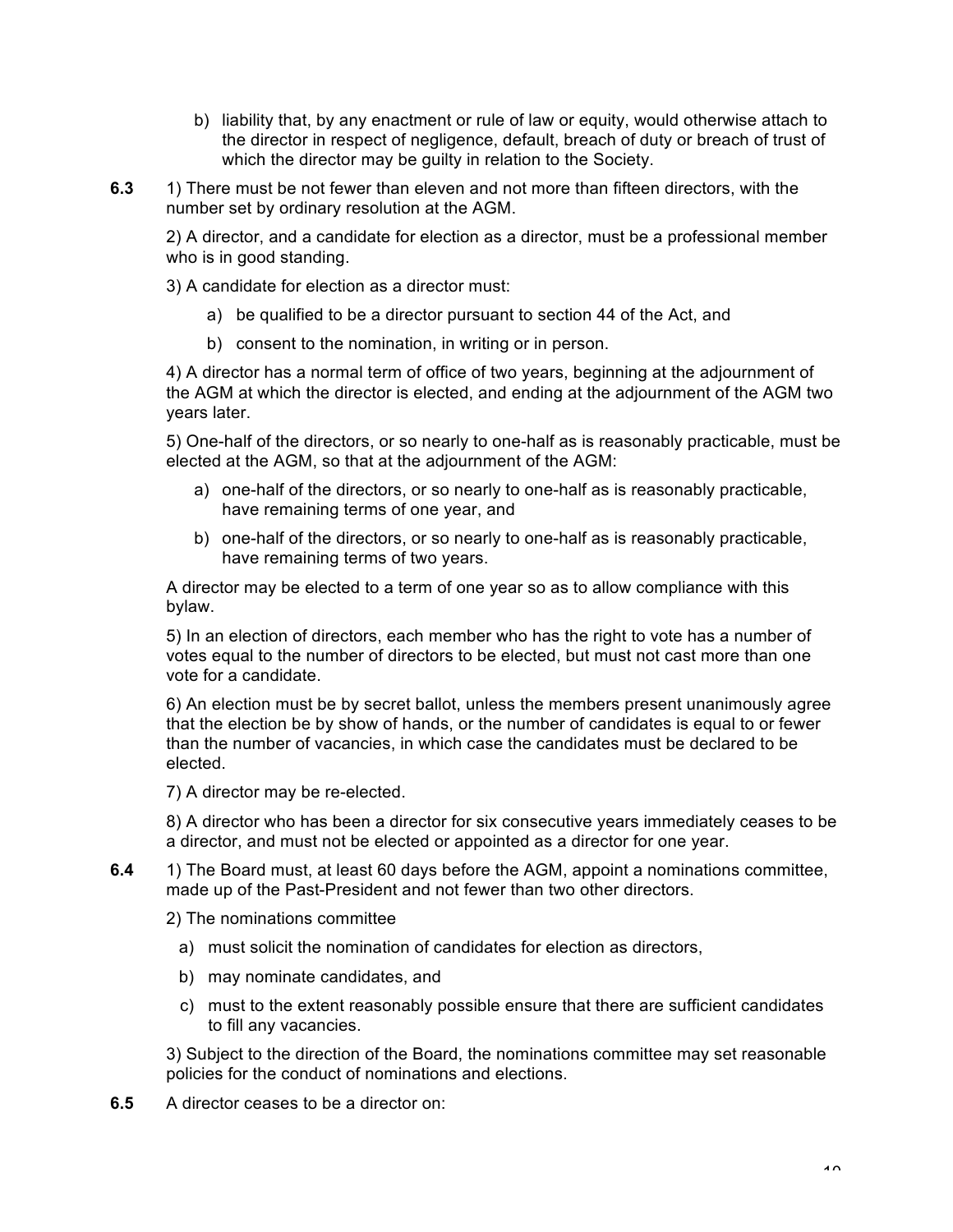- a) the end of the director's term of office, unless the director is re-elected,
- b) resigning in writing,
- c) ceasing to be a professional member in good standing,
- d) death,
- e) becoming incapable of performing the duties of a director, or
- f) failing to attend three consecutive meetings of the Board without the consent of the Board, which must not be unreasonably withheld.

**6.6** No act or proceeding of the Board is invalid only by reason that there are fewer directors in office than the number required by bylaw 6.3.

**6.7** The members may, by special resolution, remove a director before the expiration of the director's term of office, and may elect a successor to complete the term of office.

**6.8** The Board may appoint a member who is qualified pursuant to bylaw 6.3 to fill a vacancy that arises on the Board as a result of the resignation, death or incapacity of a director during the director's term of office, for the balance of that director's term.

**6.9** A director must not be remunerated for being or acting as a director, but may be reimbursed for all expenses reasonably and necessarily incurred while engaged in the affairs of the Society.

**6.10** A director and a senior manager must comply with the provisions of the Act with regard to disclosure and to conflicts of interest.

**6.11** The Society must indemnify a director or senior manager as permitted by the Act.

### *Part 7 - Proceedings of the Board*

**7.1** 1) The Board may meet together at the places it thinks fit to dispatch business, adjourn and otherwise regulate its meetings and proceedings, as it sees fit.

2) The Board must meet not fewer than six times each year.

3) Quorum at a meeting of the Board is a simple majority of the directors then in office, but must not be fewer than three.

4) A meeting of the Board may be called by:

- a) the President, or
- b) any three directors, or
- c) resolution of the Board.

5) Notice of a meeting of the Board is sufficient if properly addressed to every director, and sent by Canada Post or e-mail. Except where notice is waived by all directors, notice of a meeting of the Board must be given at least 48 hours before the meeting.

6) The accidental omission to give notice of a directors' meeting to a director, or the nonreceipt of a notice by a director, does not invalidate proceedings at that meeting.

**7.2** When a meeting of the Board is held immediately following the election or appointment of a director or directors, it is not necessary to give notice of the meeting to the new directors for the meeting to be constituted, if a quorum is present.

**7.3** A director may waive in writing notice of any meeting or meetings of the Board and may at any time withdraw the waiver, and until the waiver is withdrawn: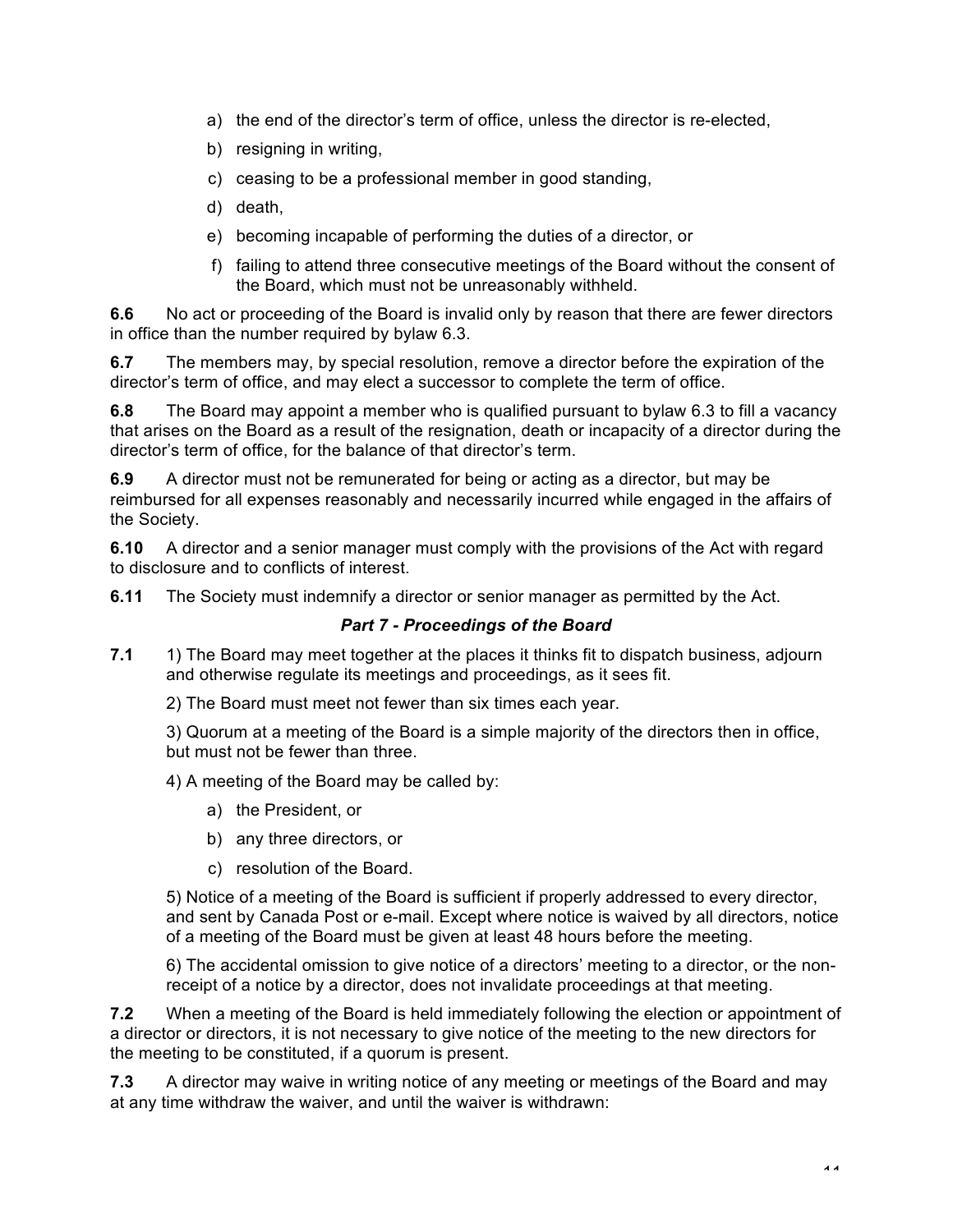a) no notice of meetings of the Board need be sent to that director, and

b) all meetings of the Board, notice of which have not been given to that director are, if a quorum is present, deemed to be valid and effective.

**7.4** 1) Except where otherwise required, a question arising at a meeting of the Board or a committee must be decided by a majority of votes.

2) A resolution proposed at a meeting of the Board or a committee need not be seconded, and the chair of such a meeting may move or propose a resolution.

3) In the case of an equality of votes at a meeting of the Board or a committee, the chair does not have a casting or second vote in addition to the vote to which the chair is entitled to as a member, and the motion or resolution is defeated.

**7.5** A resolution in writing signed by 75% of the directors is as valid and effective as if regularly passed at a meeting of the Board.

**7.6** 1) The Board may as it thinks fit delegate any, but not all, of its powers to a committee, and appoint the members and chair of the committee.

2) The Board must by resolution determine the names, chair, members, authority and responsibilities of a committee.

3) A committee must conform to any rules imposed on it by the Board, and must report every act or thing done in exercise of its powers to the next following meeting of the Board.

**7.7** 1) The members of the executive committee are the elected officers, the executive director (if any), and two other directors appointed by the Board.

2) The executive committee, acting as a group, must conduct the affairs of the Society between Board meetings, as directed by resolution of the Board.

**7.8** Subject to the Act and the bylaws, the Board may adopt rules of order, but if it does not do so then the most recent edition of Robert's Rules of Order must be used.

#### *Part 8 – Officers*

**8.1** 1) The Board must at its first meeting following the AGM elect from amongst the directors a President, a Vice-President, a Secretary and a Treasurer, who are the elected officers, and may elect or appoint such other officers as it deems necessary. The Immediate Past-President is also an officer.

2) The Board may:

- a) dismiss an elected officer at any time, and elect another director to take that person's place, and
- b) elect a director to take the place of an elected officer who has ceased to hold office for any reason.

3) An elected officer ceases to be an elected officer on:

- a) ceasing to be a director,
- b) being dismissed pursuant to bylaw 8.1 (2)(a), or
- c) resigning in writing.
- **8.2** The President: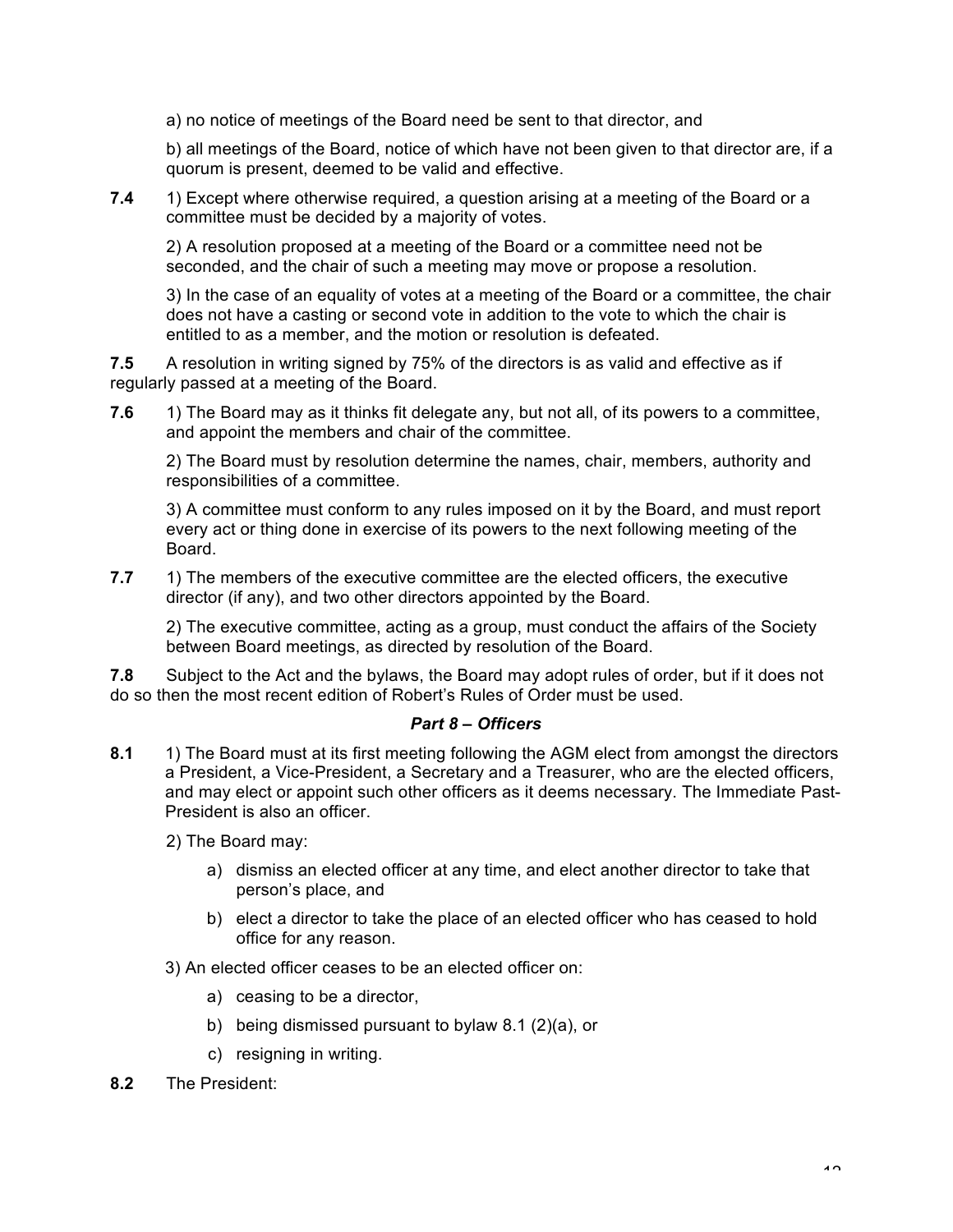- a) must supervise the other officers in the execution of their duties,
- b) must represent the Board and the Society to outside parties,
- c) is a non-voting member of all committees,
- d) must chair all meetings of the Board and all general meetings, and
- e) has the powers and duties generally pertaining to the office of President, subject to resolution of the Board.

**8.3** In the absence or inability of the President, the Vice-President must perform the duties of the President.

- **8.4** The Secretary is responsible for doing, or making the necessary arrangements for:
	- a) issuing notices and taking minutes of general meetings and Board meetings,
	- b) keeping the records and documents of the Society in accordance with the Act, including the register of members,
	- c) conducting the correspondence of the Society, and
	- d) filing the annual report and making any other filings with the Registrar pursuant to the Act.

**8.5** In the absence of the Secretary from a meeting, the Board must appoint another individual to act as Secretary.

- **8.6** The Treasurer is responsible for doing, or making the necessary arrangements for:
	- a) receiving and banking all monies received by the Society,
	- b) keeping accounting records in respect of the Society's financial transactions,
	- c) preparing the Society's financial statements, and
	- d) making the Society's filings with respect to taxes.
- **8.7** 1) The Board may appoint an Executive Director, who may also be titled the Chief Executive Officer or General Manager, and determine the remuneration and terms and conditions of employment of that person.
	- 2) The Executive Director:
		- a) must be qualified pursuant to section 44 of the Act,
		- b) is an appointed officer and a senior manager within the meaning of the Act,
		- c) reports to the Board, and
		- d) may receive notice of, attend, and speak at, but not vote at, Board meetings.

**8.8** The Immediate Past-President is that person who most recently was President, but who is no longer President. The duties of the Immediate Past-President are as determined by the Board.

## *Part 9 – Borrowing and Investment*

**9.1** The Society may by resolution of the Board borrow money, and issue bonds, debentures, notes or other evidence of debt obligations.

**9.2** The Board must only invest the funds of the Society in investments in which a prudent investor might invest.